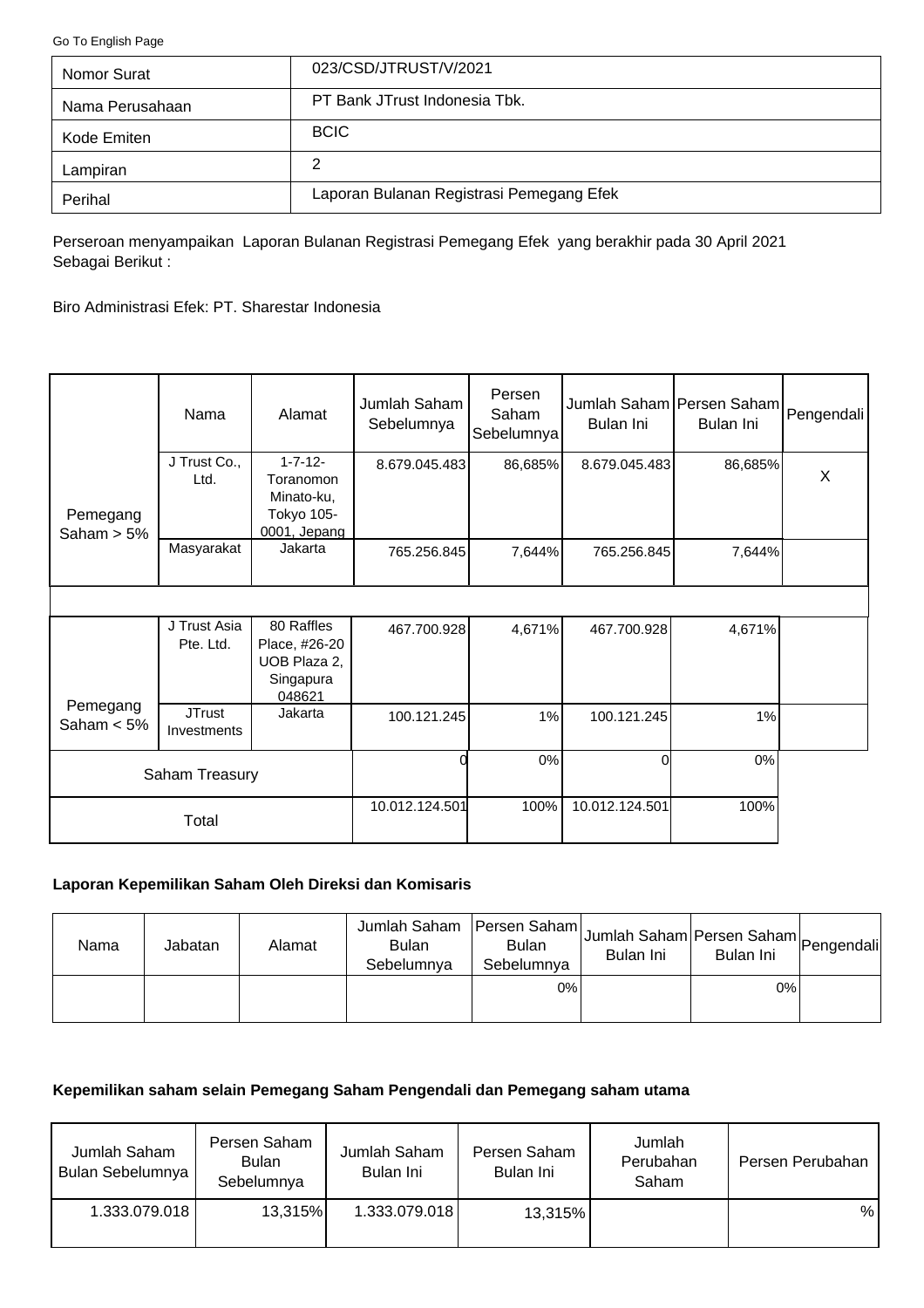#### **Jumlah Pemegang Saham**

| Bulan Sebelumnya | <b>Bulan Sekarang</b> | Perubahan |
|------------------|-----------------------|-----------|
| 1.236            | 1.236                 |           |

### **Informasi Lain**

1. Penerima manfaat akhir dari Perseroan adalah : Nobuyoshi Fujisawa

2.Pemegang saham Pengendali dari PT Bank JTrust Indonesia Tbk : J Trust Co., Ltd. Alamat: Toranomon First Garden, 1-7-12 Toranomon, Minato-ku, Tokyo 105-0001 Dengan kepemilikan saham di PT Bank JTrust Indonesia Tbk sebanyak 86,685%

Demikian untuk diketahui.

Hormat Kami,

**PT Bank JTrust Indonesia Tbk.**

Pey Fang Ong

Corporate Secretary

PT Bank JTrust Indonesia Tbk.

Gedung Sahid Sudirman Center, Lantai 33, Jl. jend.Sudirman No. 86 Jakarta Pusat

Telepon : 021 2926 1111 , Fax : 021 2926 1492 , www.jtrustbank.co.id

| Tanggal dan Jam | 04-05-2021 17:11                                                            |
|-----------------|-----------------------------------------------------------------------------|
| Lampiran        | 1. BCIC_30042021_Struktur komposisi pemodalan.pdf<br>2. Diatas 5 persen.pdf |

Dokumen ini merupakan dokumen resmi PT Bank JTrust Indonesia Tbk. yang tidak memerlukan tanda tangan karena dihasilkan secara elektronik oleh sistem pelaporan elektronik. PT Bank JTrust Indonesia Tbk. bertanggung jawab penuh atas informasi yang tertera didalam dokumen ini.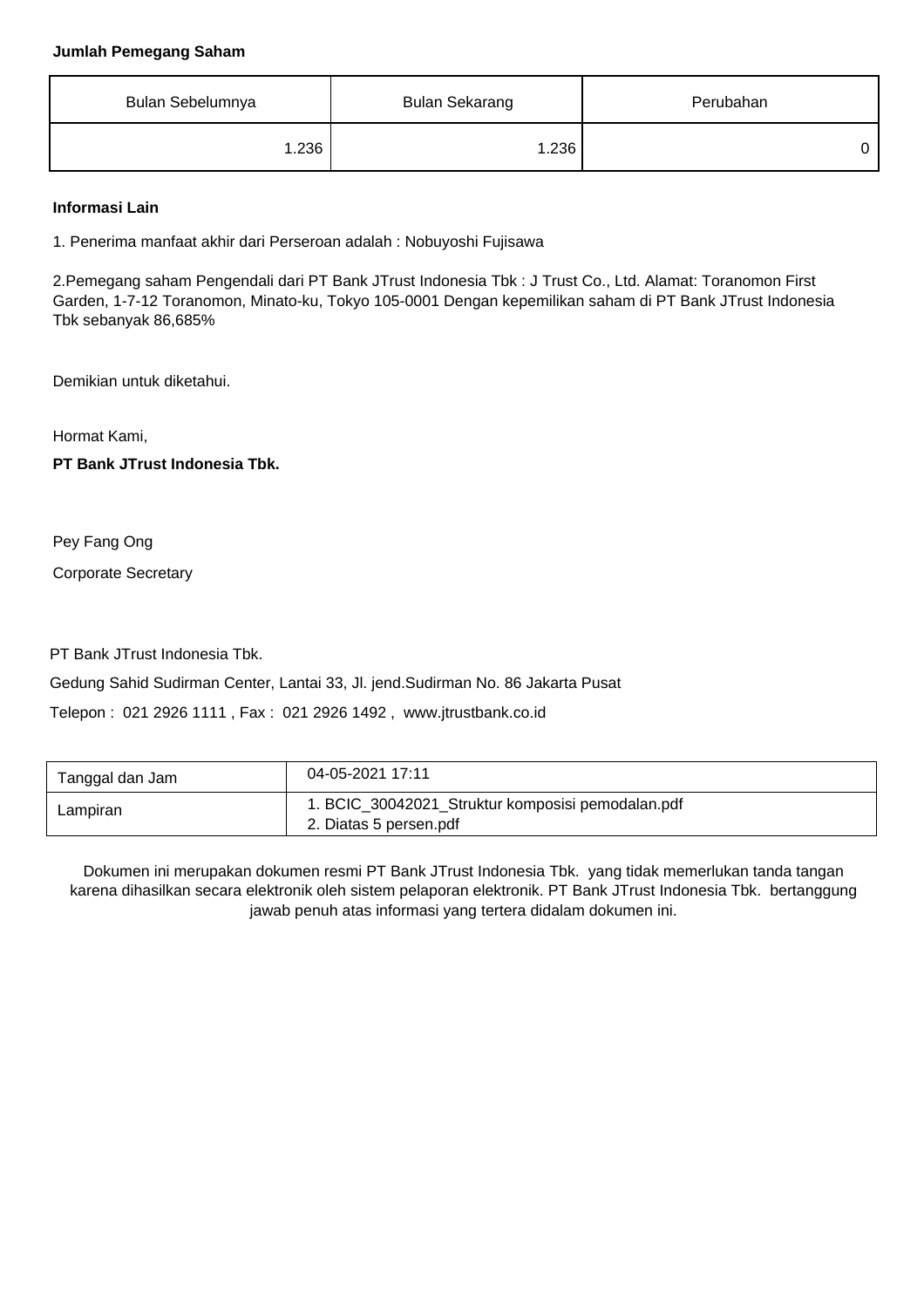<span id="page-2-0"></span>[Go To Indonesian Page](#page-0-0)

| Letter / Announcement No. | 023/CSD/JTRUST/V/2021                             |
|---------------------------|---------------------------------------------------|
| <b>Issuer Name</b>        | PT Bank JTrust Indonesia Tbk.                     |
| <b>Issuer Code</b>        | <b>BCIC</b>                                       |
| Attachment                | 2                                                 |
| Subject                   | Monthly Report of Securities Holders Registration |

The Company hereby announce Monthly Report of Securities Holders Registration which ends in 30 April 2021 as follows:

Security Administration Bureau: PT. Sharestar Indonesia

|                      | Name                         | Address                                                                 | Number of Shares<br>in Previous Month Previous Month | Percent of<br>Shares in | Number of Shares in<br><b>Current Month</b> | Percent of<br>Shares in<br>Current Month | Controlle |
|----------------------|------------------------------|-------------------------------------------------------------------------|------------------------------------------------------|-------------------------|---------------------------------------------|------------------------------------------|-----------|
| Share<br>Ownership > | J Trust Co.,<br>Ltd.         | $1 - 7 - 12 -$<br>Toranomon<br>Minato-ku,<br>Tokyo 105-<br>0001, Jepang | 8,679,045,483                                        | 86.685%                 | 8,679,045,483                               | 86.685%                                  | $\times$  |
| 5%                   | Masyarakat                   | Jakarta                                                                 | 765,256,845                                          | 7.644%                  | 765,256,845                                 | 7.644%                                   |           |
|                      |                              |                                                                         |                                                      |                         |                                             |                                          |           |
| Share                | J Trust Asia<br>Pte. Ltd.    | 80 Raffles<br>Place, #26-20<br>UOB Plaza 2,<br>Singapura<br>048621      | 467,700,928                                          | 4.671%                  | 467,700,928                                 | 4.671%                                   |           |
| Ownership <<br>5%    | <b>JTrust</b><br>Investments | Jakarta                                                                 | 100,121,245                                          | 1%                      | 100,121,245                                 | 1%                                       |           |
|                      | <b>Treasury Stock</b>        |                                                                         | $\Omega$                                             | 0%                      | $\Omega$                                    | 0%                                       |           |
|                      | Total                        |                                                                         | 10,012,124,501                                       | 100%                    | 10,012,124,501                              | 100%                                     |           |

## **Share Owned by Directors and Commissioners**

| <b>Name</b> | Position | Address | Number of<br>Shares in<br>Previous Month Previous Month | Percent of<br>Shares in | Number of<br>Month | Percent of<br>Shares in Current Shares in Current Controller<br>Month |  |
|-------------|----------|---------|---------------------------------------------------------|-------------------------|--------------------|-----------------------------------------------------------------------|--|
|             |          |         |                                                         | 0%                      |                    | 0%                                                                    |  |

## **Share Ownership Aside From Controller and Main Shareholder**

| Number of Shares   Percent of Shares  Number of Shares   Percent of Shares  <br>in Previous Month   in Previous Month   in Current Month   in Current Month |                |               |         | Number of Change | Percent of Change |
|-------------------------------------------------------------------------------------------------------------------------------------------------------------|----------------|---------------|---------|------------------|-------------------|
| 1,333,079,018                                                                                                                                               | <b>13.315%</b> | 1,333,079,018 | 13.315% |                  | %                 |